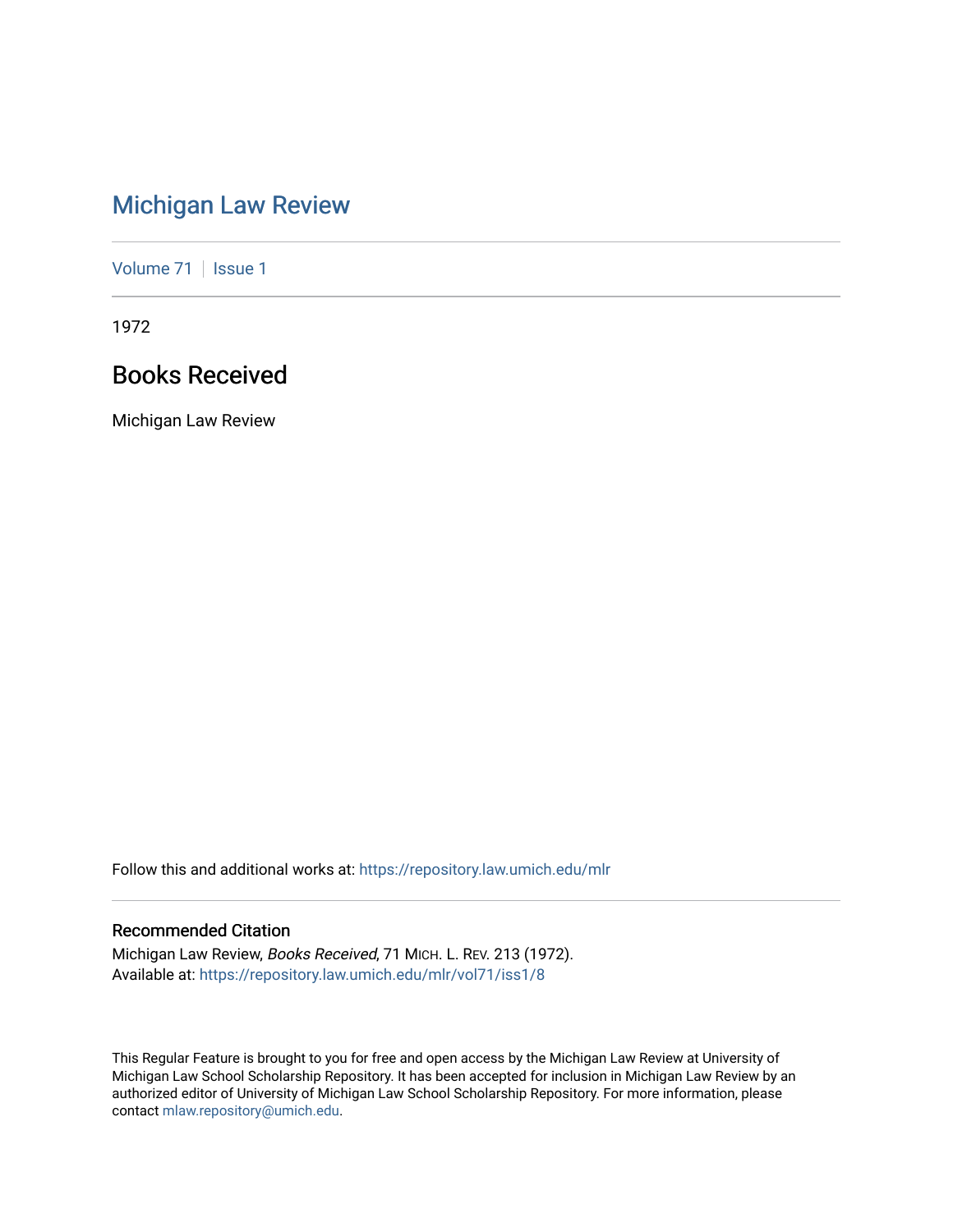# BOOKS RECEIVED

# *ADMINISTRATIVE LAW*

LEGAL CONTROL OF GOVERNMENT: AD-MINISTRATIVE LAW IN BRITAIN AND THE UNITED STATES. By *Bernard Schwartz* b *H. W. R. Wade.* New York: Oxford University Press. 1972. Pp. xxxii, 349. \$10.25.

# *AGENCY*

See *Corporations.* 

#### *ANNUITIES*

ANNUITIES. By *Daniel C. Knickerbocker, Jr.* Washington, D.C.: Tax Management. 1972. Pp. iv, 44. Paper.

# *ANTITRUST LAW*

A HISTORY OF THE NORTHERN SECURITIES CAsE. By *B. H. Meyer.* [An unabridged republication of the first edition published in 1906.] New York: Da Capo. 1972. Pp. 135. \$8.50.

#### *BANKRUPTCY*

BANKRUPTCY IN UNITED STATES HISTORY. By *Charles Warren.* [An unabridged republication of the first edition published in 1935.] New York: Da Capo. 1972. Pp. 195. \$9.50.

# *BIOGRAPHY*

THE MISCELLANEOUS WRITINGS OF JO-SEPH STORY. Edited by *William W. Story.*  [An unabridged republication of the 1852 edition.] New York: Da Capo. 1972. Pp. x, 828. \$35.

# *CITIES*

OUR CITIES BURN WHILE WE PLAY COPS AND ROBBERS. By *Bernard Botein.* New York: Simon & Schuster. 1972. Pp. 192. \$5.95.

#### *CIVIL LAW*

DIE WICHTIGSTEN GRUNDLAGEN DES FINN-ISCHEN ZIVILPROZESSRECHTS. By *Tauno* Ellilä. Helsinki: Academia Scientarium Fennica, Snellmanink 9-11. 1971. Pp. 17. Paper.

# *CIVIL RIGHTS*

LAWYERS BEFORE THE WARREN COURT: CIVIL LIBERTIES AND CIVIL RIGHTS, 1957-66. By *Jonathan D. Casper.* Urbana: University of Illinois Press. 1972. Pp. xi, 221. \$9.50. '

# *CONTRACTS*

CASES AND MATERIALS ON CoNTRAcrs. (2d ed.) By *E. Allen Farnsworth, Wil-*

*liam F. Young, Jr.* b *Harry W. Jones.*  Mineola, **N.Y.:** Foundation Press. 1972. Pp. xxxviii, 1036.

#### *CORPORATIONS*

CORPORATE RESPONSIBILITY IN A CHANG-ING SocIETY. Essays on Corporate Social Responsibility. By *Phillip I. Blumberg.*  Boston: Boston University School of Law, Publications Section. 1972. Pp. xi, 141. \$5.75.

THE DELAWARE GENERAL CORPORATION LAW: A COMMENTARY AND ANALYSIS. By *Ernest L. Folk, Ill.* Boston: Little, Brown. 1972. Pp. xliii, 708.

ENTERPRISE ORGANIZATION. Cases, Statutes and Analysis on Licensing, Employment, Agency, Partnerships, Associations, and Corporations. By *Alfred F. Conard, Robert L. Knauss* b *Stanley Siegel.* Mineola, N.Y.: Foundation Press. 1972. Pp. xiii, 1190.

#### *COURTS*

THE SUPREME COURT UNDER EARL WAR· REN. Edited by *Leonard W. Levy.* Chicago: Quadrangle Books. 1972. Pp. 263. Cloth, \$7.95; Paper, \$2.95.

### *EVIDENCE*

CASES AND MATERIALS ON EVIDENCE. (2d ed.) By *David W. Louisell, John Kaplan*  b *Jon R. Waltz.* Mineola, N.Y.: Foundation Press. 1972. Pp. xliii, 1370.

#### *FOREIGN INVESTMENT*

FOREIGN DIRECT INVESTMENT-RULES OF APPUCATION. By *Leo s. Ullman.* Washington, D.C.: Tax Management. 1972. Pp. iv, 177. Paper.

#### *FOREIGN LAW*

BUSINESS OPERATIONS IN FRANCE. By *Bureau d'Etudes Fiscales et Juridiques Francis Lefebvre.* Washington, D.C.: Tax Management. 1972. Pp. iv, 115. Paper.

BUSINESS OPERATIONS IN THE UNITED KINGDOM. By *Eugene Louis Gomeche.*  Washington, D.C.: Tax Management. 1972. Pp. vi, 155. Paper.

FRENCH LAW: ITS STRUCTURE, SOURCES, AND METHODOLOGY. By *Rene David.* Baton Rouge: Louisiana State University Press. 1972. Pp. xviii, 222. \$10.

# *HUMAN RIGHTS*

DECUNING LIBERTY AND OTHER PAPERS. By *John A. Ryan.* [An unabridged republication of the first edition published

[213]